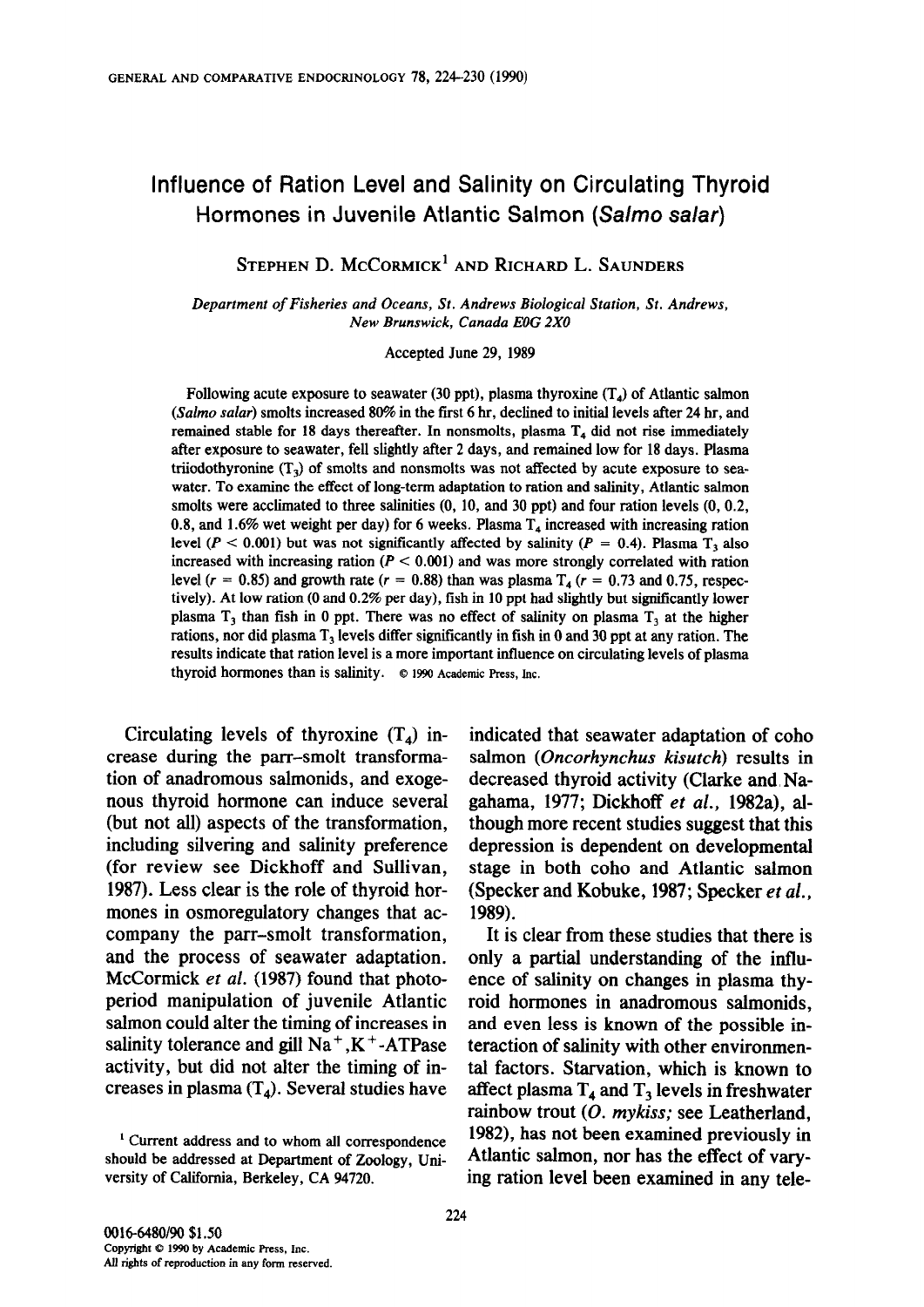effect of acute exposure to seawater, and were fed through plastic tubes which deposited food at long-term adaptation to several salinities the water surface, which allowed us to ensure that all  $\frac{1}{2}$ and feeding levels, on plasma concentrations of  $T_4$  and  $T_3$  in juvenile Atlantic to reduce competition for the small amount of food;

# MATERIALS AND METHODS

Atlantic salmon alevins of Saint John River stock were transported to St. Andrews Biological Station, New Brunswick, Canada, just after hatching in April and reared in  $1-m^2$ , 400-liter capacity tanks supplied with fresh water at 12 liter  $\cdot$  min<sup>-1</sup>. Fish were fed with automatic feeders at a rate adjusted for changes in body weight and temperature. Overhead lighting to all tanks was by a single standard fluorescent bulbs (48 Which was one of provided light intensities at the water sur- difference is less than the inherent difference is less than the intensities in  $\mathbf{w}$ W) which provided light intensities at the water surface of 430–540 lx.  $\frac{1}{2}$ 

 $L$ *posure to scumulate*. The fight were initially which proposed to simulated natural photoperiod which provided a seasonal change in daylength. On September 15 one group of fish was exposed to continuous light  $(24 h/d)$  and held under this regime for the remainder of the study (L24; nonsmolts), while the other group remained on simulated natural photoperiod (SNP; smolts). The former treatment has previously been shown to inhibit the increases in salinity tolerance and gill Na<sup>+</sup>,K<sup>+</sup>-ATPase activity which normally occur during the parr-smolt transformation (Saunders et al., 1985; McCormick et al., 1987). Water temperature fluctuated seasonally  $(6-18^{\circ})$  during early rearing (April through December) and was then kept constant  $(6-8^{\circ})$  from January through June (including the time of exposure to seawater). All fish were fed during the daylight hours of the SNP group.

In early May, SNP fish were judged to be smolts by virtue of increased gill Na<sup>+</sup>,K<sup>+</sup>-ATPase activity and standards. The lower limit of detection of each radiohypoosmoregulatory ability (see McCormick et al., immunoassay was 0.1 ng/ml. Intra- and interassay co-1989a). On May 13 the SNP and L24 tanks were partially drained and the incoming water was switched. from fresh water to seawater. Within 2 hr each tank were run in the same assay. reached the salinity of the incoming seawater (30  $\pm$  1 Statistics. The statistical significance of experimenppt). Five fish from each group were sampled just prior to, and after  $6 \text{ hr}$ ,  $1, 2, 4, 8$ , and  $18 \text{ days}$  following. the change from fresh water to seawater. Fish were deemed significant  $(P < 0.05)$ , individual treatments starved overnight and during the morning prior to sam-<br>were compared using the Student-Newman-Keuls pling. After being stunned by a blow to the head, fish test (SNK;  $P < 0.05$ ). All analyses were performed were measured for length and weight, and blood was collected from the caudal blood vessels with a heparinized syringe, centrifuged at 5000g for 2 min, and plasma stored at  $-20^\circ$ .

periment described in detail (McCormick et al., 1989).<br>
Salinity and ration. Rearing conditions for this ex-<br>
Suppose the SU dl., 1989c). Experimental tanks were  $1-m^2$ , 400-liter Exposure to Seawater<br>al., 1989c). Experimental tanks were  $1-m^2$ , 400-liter Exposure to Seawater tion groups per tank. Opaque blinds were placed

ost. In the present study we examine the around the tanks to minimize visual disturbance. Fish food presented was eaten. The low ration (0.2% per day) was fed every other day (0.4% per feeding) so as salmon (Salmo salar). The same other groups were fed daily. Corey No. 4 dry pellet was used throughout the experiment.

> On May 1, 144 smolts (23-70 g) previously reared under simulated natural photoperiod were randomly separated into 12 groups of 12 fish each. Eight of these were gradually acclimated to either 10 or 30  $(\pm 1)$  ppt, over a Zweek period. Ten ppt was achieved by mixing preheated or precooled 30 ppt and 0 ppt water in a 2: 1 ratio in an insulated header tank. Salinity and temperature of rearing tanks were checked daily. Water was maintained at 13 $^{\circ}$  (±0.2). Dissolved oxygen was 8.3-9.3 mg  $O_2$ /liter and was approximately 5 and 10%  $\frac{1}{2}$ . The  $\frac{1}{2}$  problems was approximately, than at 10% difference is less than the inherent differences in oxygen solubility due to increased salt concentration. With this exception, all other rearing conditions were identical among the salinity groups.

> For each salinity  $(0, 10,$  and  $30$  ppt), four ration levels of  $0.0$  (starvation),  $0.2$ ,  $0.8$ , and  $1.6\%$  (percentage wet weight per day) were begun on May 15. Fish were weighed every 2 weeks, and the ration was adjusted after each weighing. After the third 2-week interval, the experiment was terminated and blood was sampled from each fish as described above. Instantaneous growth rate (expressed as percentage change per day) was calculated as  $(\ln W_{t2} - \ln W_{t1})/(t_2 (t<sub>1</sub>)$ ) · 100, where  $W =$  average weight of a group at a particular time interval  $(t_1$  or the later  $t_2$ ).

> *Radioimmunoassay*.  $T<sub>4</sub>$  and  $T<sub>3</sub>$  concentrations were measured by radioimmunoassay (Dickhoff et al., 1978; McCormick et al., 1987). Duplicate 10  $\mu$ l plasma samples were measured for each individual. Charcoalstripped Atlantic salmon plasma was used to make all efficients of variation for these assays were  $5-13\%$  and 9-12%, respectively. Samples for each experiment

> tal treatments was tested with one- and two-way analysis of variance. If differences due to treatment were with the CRISP statistical program (CRUNCH, Berke $lev, CA$ ).

#### **RESULTS**

Initial levels of plasma thyroxine of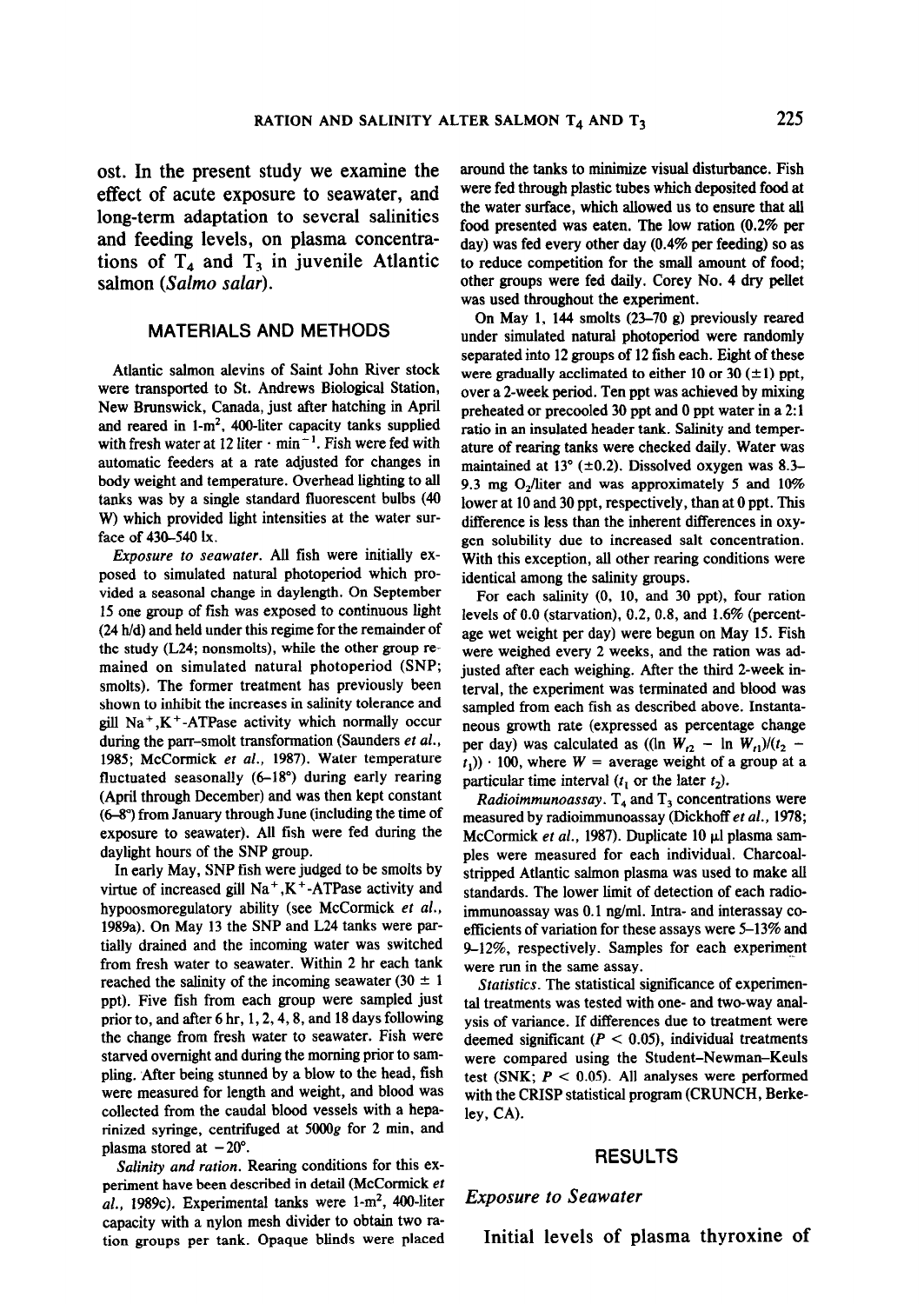smolts (SNP) and nonsmolts (L24) in fresh water were similar  $(4.5 \pm 0.7 \text{ and } 3.6 \pm 0.2)$ , respectively). After 6 hr in seawater, plasma  $T_4$  of smolts increased from 4.5 to 8.4 ng/ml ( $P < 0.05$ , SNK test; Fig. 1). These elevated values subsequently declined within 1 day and were not significantly different from initial levels through the 18 days of sampling following exposure to seawater. Plasma  $T_4$  of nonsmolts did not increase following exposure to seawater, and significant declines were observed between 2 and 18 days (Fig. 1).

Initial levels of plasma triiodo-Lthyronine in smolts and nonsmolts were similar (1.6  $\pm$  0.2 and 2.2  $\pm$  0.4, respectively). There was no significant change from initial levels of plasma  $T<sub>3</sub>$  in either



FIG. 1. Plasma thyroxine  $(T_4)$  and triiodo-L-thyronine  $(T_3)$  of Atlantic salmon exposed to simulated natural photoperiod (smolts; upper) or continuous light (nonsmolts; lower) and subsequently exposed to seawater. Values are means  $\pm$  SE of five fish per group at each sampling date. Standard errors not shown are less than the value taken up by the symbol of their respective mean. An asterisk signifies a significant difference from the initial (Time 0) sampling period ( $P < 0.05$ , two-way ANOVA followed by Student-Newman-Keuls test).

group in the 18 days following exposure to seawater ( $P > 0.05$ ; Fig. 1).

### Salinity and Ration Level

Atlantic salmon smolts were adapted to three salinities (0, 10, and 30 ppt) and four ration levels (0, 0.2, 0.8, and 1.6% wet weight per day) for 6 weeks. Plasma  $T_3$  was significantly affected by both ration ( $P <$ 0.001) and salinity ( $P = 0.008$ , two-way ANOVA; Fig. 2), with a significant interaction between the two  $(P = 0.04)$ . At each salinity, plasma  $T_3$  increased with ration



FIG. 2. Plasma triiodo-L-thyronine  $(T_3)$ , thyroxine  $(T<sub>4</sub>)$ , and  $T<sub>4</sub>/T<sub>3</sub>$  ratio of Atlantic salmon adapted to three salinities (0, 10, and 30 ppt) and four ration levels (0, 0.2, 0.8, and 1.6% body weight per day) for 6 weeks. Values are means  $\pm$  SE of 10 to 12 fish per group.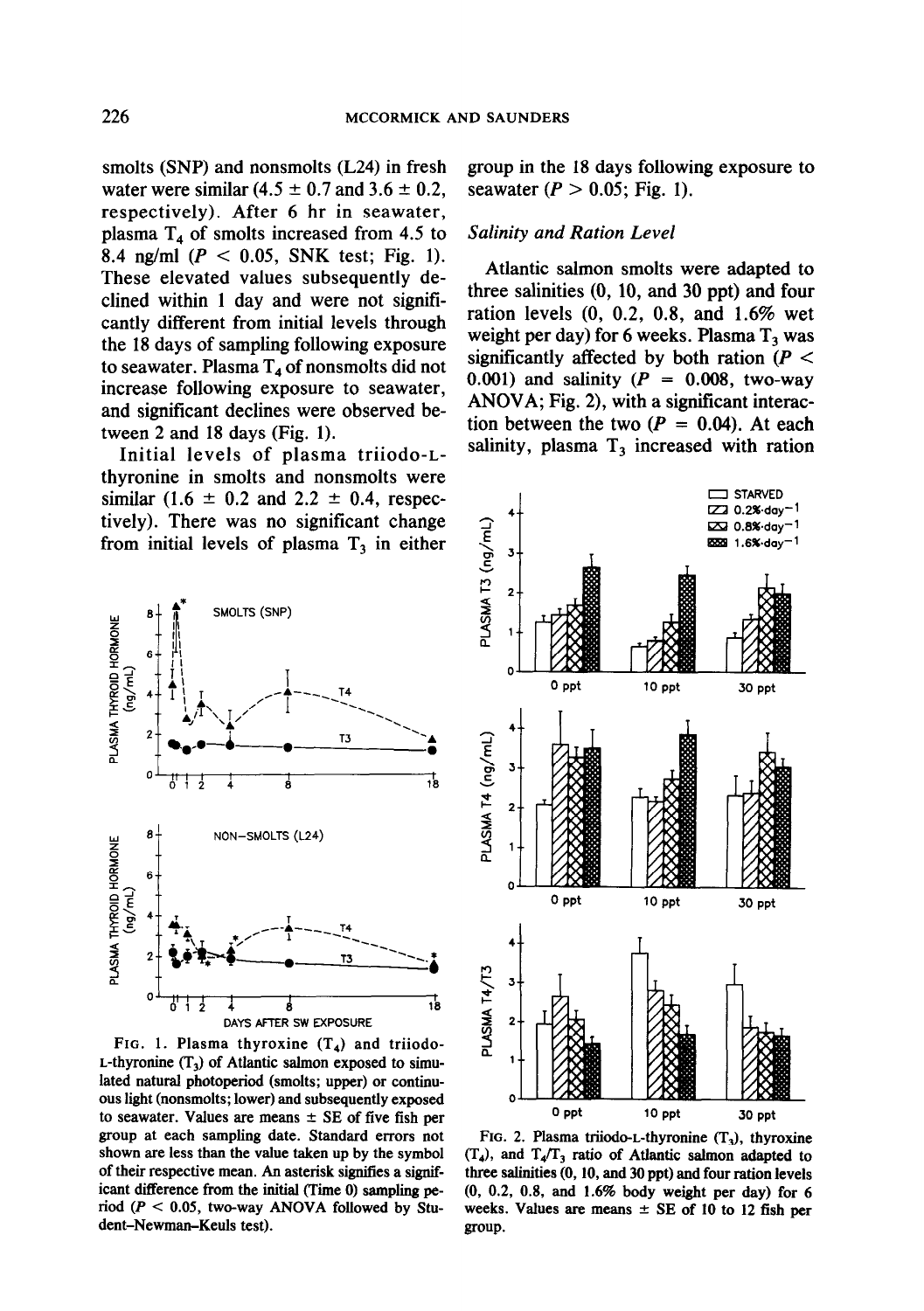(Fig. 2), although in 30 ppt plasma  $T_3$  was similar at the 0.8 and 1.6% per day ration levels. There was a strong positive correlation between plasma  $T_3$  and growth rate (r = 0.88; Fig. 3). The proportional increase in  $T_3$  due to ration (percentage increase from 0 to 1.6% per day) was  $110\%$  in 0 ppt, 270% in 10 ppt, and 130% in 30 ppt. The statistical significance of salinity was due to



FIG. 3. Correlation of plasma triiodo-L-thyronine  $(T_3)$ , thyroxine  $(T_4)$ , and  $T_4/T_3$  ratio with instantaneous growth rate of Atlantic salmon adapted to three salinities: 0, 10, and 30 ppt, and four ration levels: 0 (open symbols), 0.2% (one-third filed symbols), 0.8% (twothird filled symbols), and 1.6% (closed symbols) body weight per day for 6 weeks. Values are means of 10 to 12 fish per group.

a difference in plasma  $T_3$  of fish in 10 ppt relative to those in 0 ppt at the lower two rations (0 and 0.2% per day,  $P < 0.05$  SNK test). There was no effect of salinity on plasma  $T_3$  at the higher rations, nor did plasma  $T_3$  levels differ significantly in fish in 0 and 30 ppt at any ration.

Plasma  $T_4$  was significantly affected by ration ( $P = 0.001$ ), but not by salinity ( $P =$ 0.4). Plasma  $T_4$  increased with increasing ration in each salinity, although the response at intermediate rations was variable (Fig. 2). The proportional increase in plasma  $T_4$  due to ration (percentage increase from 0 to 1.6% per day) ranged between 30 and 70%, less than that exhibited by  $T_3$ . The positive correlation between growth rate and plasma  $T_4$  ( $r = 0.75$ ; Fig. 3) was also lower than that between growth rate and plasma T,.

The ratio of plasma  $T_4$  to  $T_3$  ( $T_4/T_3$ ) was significantly affected by ration  $(P < 0.001)$ and salinity ( $P = 0.015$ ), with no statistically significant interaction between the two ( $P = 0.077$ ). In general, plasma  $T_4/T_3$ decreased with increasing ration, although this was less apparent in the 0 ppt group (Fig. 2). Plasma  $T_4/T_3$  was negatively correlated with instantaneous growth rate  $(r =$ 0.74; Fig. 3). The statistical significance of salinity on plasma  $T_4/T_3$  was primarily due to a significantly lower plasma  $T_4/T_3$  in fish adapted to 0 ppt relative to those in 10 ppt at the lowest ration (0% per day;  $P = 0.05$ , SNK test).

#### **DISCUSSION**

Previous studies have demonstrated that exposure of juvenile Atlantic salmon to continuous light early in development and through the spring prevents the increases in salinity tolerance, hypoosmoregulatory ability, and gill  $Na^+, K^+$ -ATPase activity that normally accompany the parr-smolt transformation (Saunders et al., 1985; Mc-Cormick et al., 1987; McCormick et al., 1989a, b). Because their size and growth are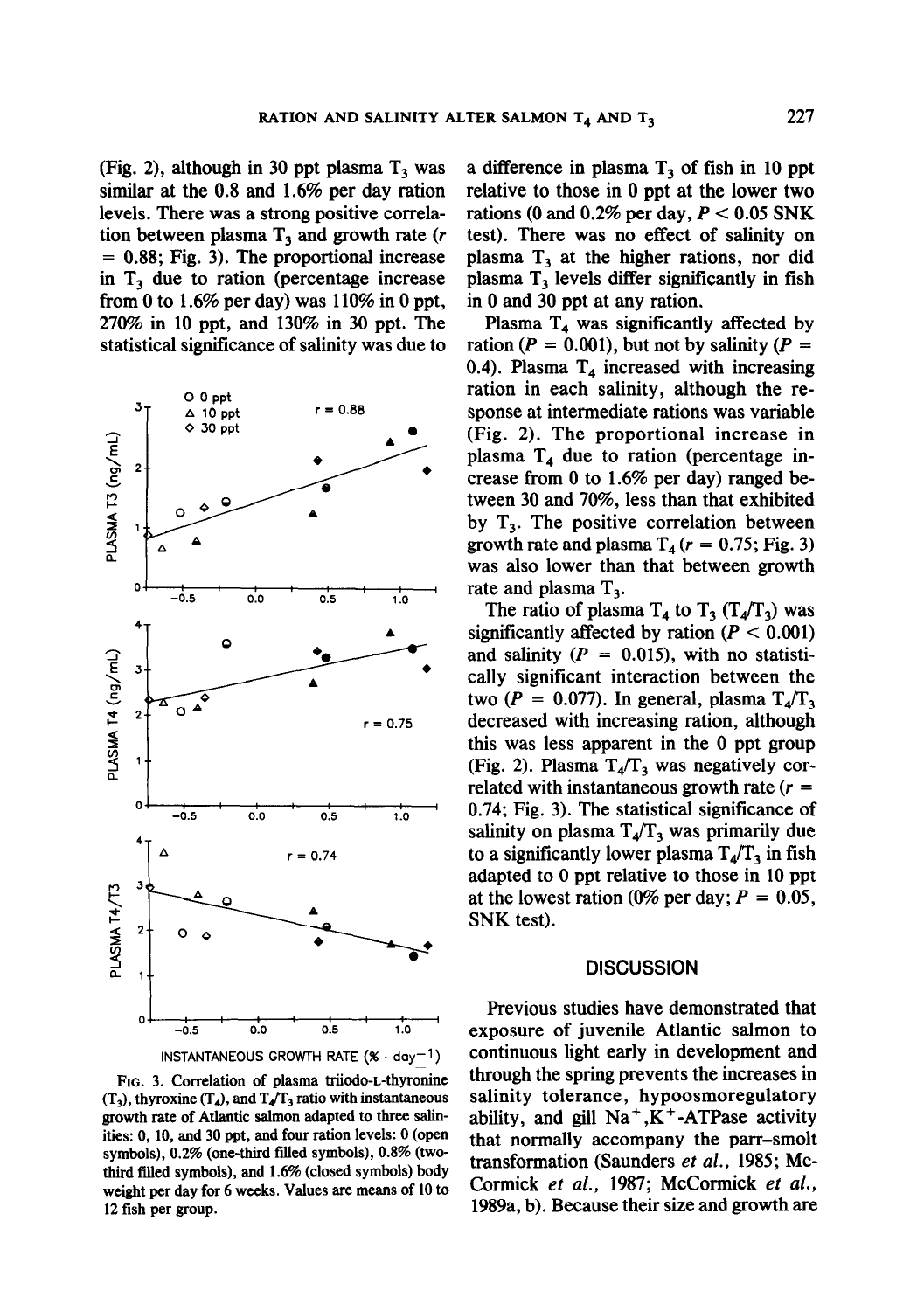similar to those of smolts, these nonsmolts serve as good controls for examining physiological differences that arise from the parr-smolt transformation. In the present study, plasma thyroxine of smolts increased markedly following 6 hr of exposure to seawater; such an increase did not occur in nonsmolts. Specker et al. (1989) found a similar increase in plasma  $T<sub>4</sub>$  after 8 hr of exposure to seawater in salineinjected smolts, but not in nonsmolts (exposed to continuous light) or parr (juvenile Atlantic salmon too small to undergo the parr-smolt transformation). Injection of bovine thyrotropin (TSH) had at least an additive affect on the ability of seawater to elevate plasma  $T_4$  in smolts, but not in nonsmolts or parr. Specker and Schreck (1984) and Swanson and Dickhoff (1987) have previously reported that the efficacy of bovine TSH injections to increase plasma  $T_4$  of coho salmon increases during the parrsmelt transformation. Seasonal changes in sensitivity to TSH have been found in several teleosts (see Brown, 1988). The difference in circulating plasma  $T_4$  following seawater exposure of smolts and nonsmolts in the present study may be explained by a developmental, photoperiod-responsive increase in the sensitivity of the thyroid to trophic stimulation which may be induced by seawater.

Exposure of Atlantic salmon smolts and nonsmolts to seawater had no impact on plasma T, levels for the 18 days following initial exposure, nor was there a significant difference in plasma  $T_3$  following long-term adaptation of smolts to 0 or 30 ppt (Fig. 2). Similarly, Specker et al. (1989) found little change in saline-injected Atlantic salmon smolts and nonsmolts following the first 48 hr of exposure to seawater. Young et al. (1989) report a 50% decline in plasma  $T_3$  24 hr after exposure of coho salmon to seawater, which subsequently returns to initial levels within 96 hr. The results of the latter study may represent a difference between Atlantic and coho salmon, which show

other variations in their endocrine response to seawater acclimation (Young et al., 1989; Prunet et al., 1989).

The transient nature of the change in plasma  $T_4$  and the absence of changes in plasma  $T<sub>3</sub>$  following exposure to seawater do not allow us to conclude that changes in circulating thyroid hormones are an important part of the seawater adaptation process of juvenile Atlantic salmon. Specker et al. (1984) found little effect of short-term seawater exposure (1 hr) on  $T_4$  kinetics of coho salmon, although these kinetics change substantially during the parr-smolt transformation. However, Specker et al. (1989) suggest that a seawater challenge and a resulting increase in  $T_4$  provide a useful predictor of marine growth of Atlantic salmon.

The physiological significance of the transient increase in plasma  $T<sub>4</sub>$  following exposure to seawater remains unclear. Recent studies have found that exposure of salmonids to a novel water source results in increased plasma  $T_4$  (Dickhoff et al., 1982b), which may in turn be associated with olfaction, imprinting, and migration (Morin et al., 1989). We are tempted to speculate that the transient increase in  $T_4$ following exposure to seawater may play a role in imprinting and the development of homing; the entrance into seawater perhaps being a critical reference point for return migration.

Long-term adaptation to various ration levels had a consistent effect on thyroid hormones, particularly plasma  $T_3$ . In each salinity, plasma  $T_3$  increased with increasing ration level (although at 30 ppt, plasma  $T<sub>3</sub>$  was the same at the two highest ration levels). Plasma  $T_4$  also increased with increasing ration, but there was much greater variability in the response at intermediate rations. This resulted in a lower correlation of growth rate with plasma  $T_4$  than with plasma  $T_3$  ( $r = 0.75$  and 0.88, respectively). Starvation results in decreased plasma  $T<sub>4</sub>$ and  $T_3$  in several teleosts (see Leatherland, 1982); the magnitude of changes in plasma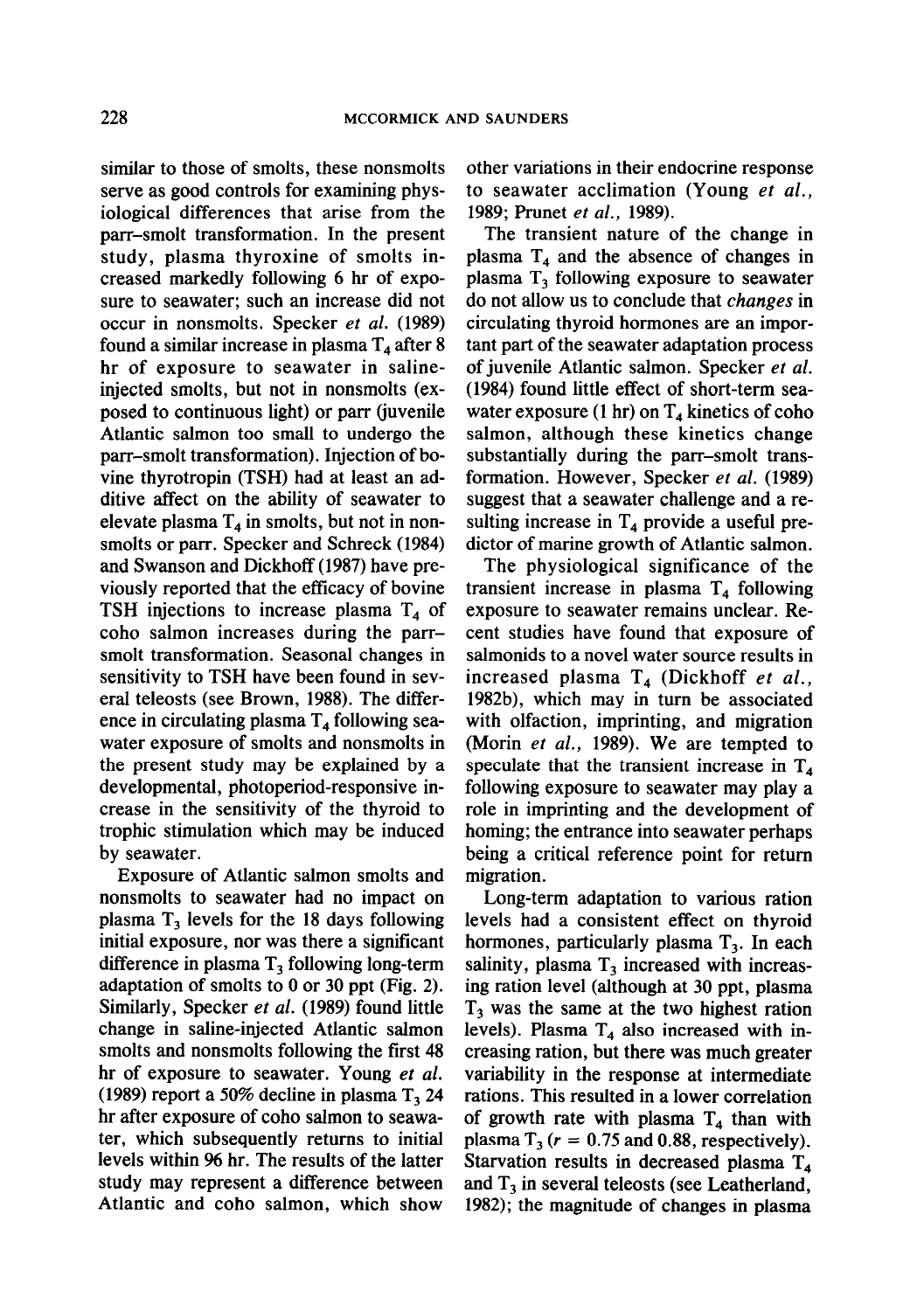$T_4$  and  $T_3$  in response to starvation in the present study are similar to those reported for rainbow trout (Milne et al., 1979; Flood and Eales, 1983).

To our knowledge, effects of intermediate rations (those between maximum and starvation rations) on plasma thyroid hormones have not been previously investigated. The near-linear response of plasma  $T<sub>3</sub>$  to increasing ration and the fact that differences in feeding rate can account for 80% of the variation in plasma T, underscores the strong relationship between thyroid hormones and metabolism in this species. Although long-term exogenous thyroid hormone treatment can result in significant increases in growth in a structure in a structure in Atlantic structure in Atlantic structure in Atlantic structure in Atlantic structure in Atlantic structure in Atlantic structure in Atlantic structure in Atl  $\frac{1}{2}$ significant increases in growth in Truanders salmon (Saunders  $et al., 1985$ ), it is generally agreed that the primary effects of thyroid hormones are through its interaction with other hormones and its effects on intermediary metabolism (Leatherland, 1982).  $\delta$ 2).

The plasma  $r_{4}/r_{3}$  ratio decreased with  $m_{2}$ creasing ration level of Atlantic salmon, although these differences were least apparent in the  $0$  ppt group (Fig. 2). Flood and Eales (1983) report no significant effect of starvation on plasma  $T_{4}/T_{3}$  in rainbow trout starved for up to 20 days, whereas Milne et al. (1979) found a decrease in plasma  $T_{4}/T_{3}$ . in rainbow trout starved for 45-60 days. Although these may represent species differences, our results are consistent with decreased hepatic deiodination found in starved rainbow trout (Shields and Eales, 1986). Clearly, an examination of changes in  $T<sub>4</sub>$  and  $T<sub>3</sub>$  kinetics will be necessary before we can fully understand at what levels (e.g., secretion, deiodination, and excretion) changes in ration level are influencing circulating thyroid hormones.

Long-term adaptation to various salinities had little effect on circulating thyroid hormones (Fig. 2); there was no significant difference between fish in  $0$  and  $30$  ppt; and differences between fish in 0 and 10 ppt occurred only at the two lowest ration levels.

These findings are consistent with results from exposure to seawater experiments in which plasma  $T_3$  was not affected and only transient changes were found in plasma  $T<sub>4</sub>$ . We conclude that feeding rate is a more important determinant of circulating thyroid hormones of Atlantic salmon than is salinity.

## ACKNOWLEDGMENTS

We thank Eugene B. Henderson, Paul R. Harmon, and Arthur D. MacIntyre for technical assistance. Drs. Ghr Thulu D. Machityle for technical assistance. Dis Christopher Drown, James Duston, and Cranam Young made many helpful comments in review. S. D. McCormick received financial support from the Natural Sciences and Engineering Research Council and<br>Department of Fisheries and Oceans, Canada.

#### **REFERENCES**

- Brown, C. L. (1988). Photoperiod effects on thyroid function in fish. In "Processing of Environmental Information in Vertebrates" (M. H. Stetson, Ed.), pp. 1-17. Springer-Verlag, New York.
- Clarke, W. C., and Nagahama, Y. (1977). Effect of premature transfer to seawater on growth and morphology of the pituitary, thyroid, pancreas, and interrenal in juvenile coho salmon (Oncorhynchus kisutch). Canad. J. Zool. 55, 1620-1630.
- Dickhoff, W. W., Folmar, L. C., and Gorbman, A.  $(1978)$ . Changes in plasma thyroxine during smoltification of coho salmon, Oncorhynchus kisutch. Gen. Comp. Endocrinol. 36, 229-232.
- Dickhoff, W. W., and Sullivan, C. V. (1987). Involvement of the thyroid gland in smoltification, with special reference to metabolic and developmental processes, Amer. Fish, Soc. Symp. 1, 197-210.
- Dickhoff, W. W., Folmar, L. C., Mighell, J. L., and Mahnken, C. V. W. (1982a). Plasma thyroid hormones during smoltification of yearling and underyearling coho salmon and yearling chinook salmon and steelhead trout. Aquaculture 28, 39- $\overline{A}$
- Dickhoff, W. W., Darling, D. S., and Gorbman, A. (1982b). Thyroid function during smoltification of salmonid fish. Gunma Symp. Endocrinol. 19, 45- $\epsilon_1$ 61.<br>Flood, C. G., and Eales, J. G. (1983). Effects of star-
- vation and refeeding on plasma  $T<sub>4</sub>$  and  $T<sub>3</sub>$  levels and  $T<sub>4</sub>$  deiodination in rainbow trout, Salmo gairdneri. Canad. J. Zool. 61, 1949-1953.

Leatherland, J. F. (1982). Environmental physiology